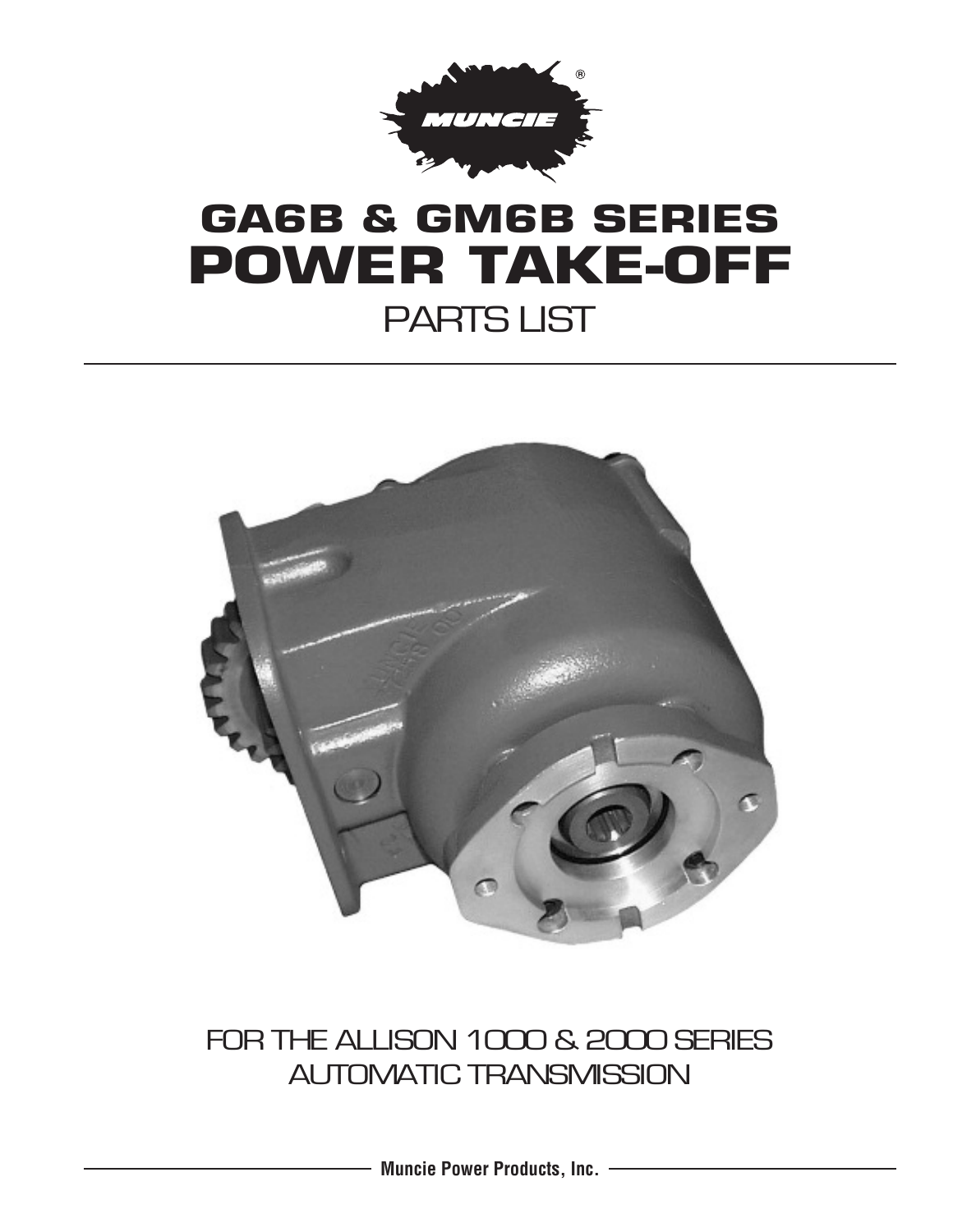

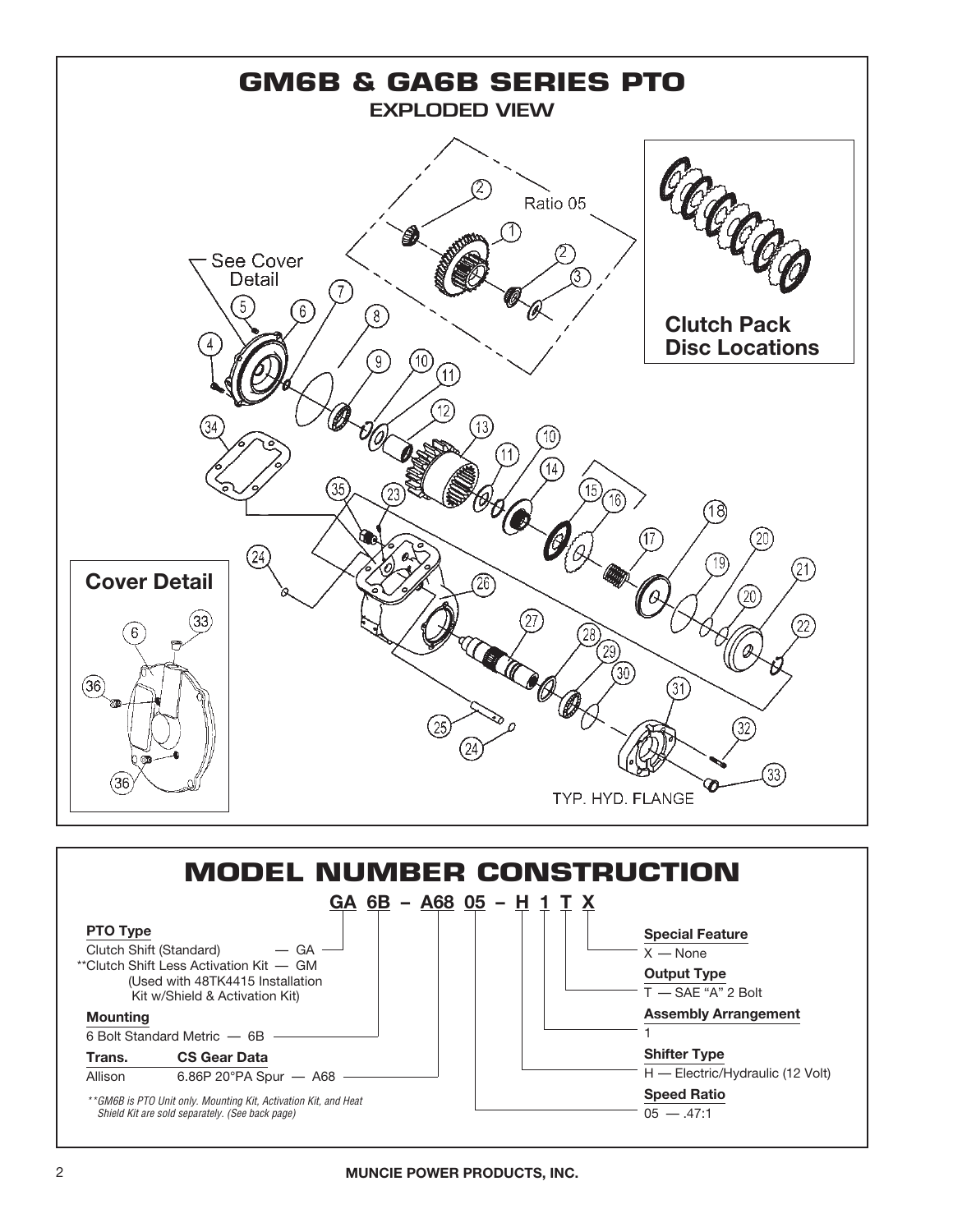### **SERVICE PARTS LIST AND DESCRIPTION GA6B-A6805-H1TX • GM6B-A6805-H1TX**

| <b>ITEM</b>    | <b>QTY</b>     | <b>PART NUMBER</b> | <b>DESCRIPTION</b> | IT          |
|----------------|----------------|--------------------|--------------------|-------------|
| <b>NS</b>      | 2              | 25T37702           | Capplug            |             |
| 1              | 1              | 03T37351           | Gear               |             |
| $\overline{2}$ | $\overline{2}$ | 10T37736           | Bearing            |             |
| $*3$           | 1              | 18T35783           | Shim (.115/.113)   |             |
|                | 1              | 18T35782           | Shim (.120/.118)   |             |
|                | 1              | 18T35781           | Shim (.125/.123)   |             |
|                | 1              | 18T36230           | Shim (.130/.128)   |             |
|                | 1              | 18T36229           | Shim (.135/.133)   |             |
|                | 1              | 18T37151           | Shim (.140/.138)   |             |
|                | 1              | 18T37152           | Shim (.145/.143)   |             |
|                | 1              | 18T37153           | Shim (.150/.148)   |             |
| 4              | 4              | 19T35237           | Capscrew           |             |
| 5              | 2              | 25T21684           | Pipe Plug          |             |
| 6              | 1              | 15T37350           | Cover              |             |
| $\overline{7}$ | 1              | 12T36081           | 0-Ring             |             |
| 8              | 1              | 12T34003           | 0-Ring             |             |
| 9              | 1              | 10T21017           | Bearing            |             |
| 10             | 2              | 24T35480           | Snapring           |             |
| 11             | $\overline{2}$ | 21T29017           | Race               |             |
| 12             | 1              | 10T37008           | Bearing            |             |
| 13             | 1              | 02T37352           | Gear               |             |
| 14             | 1              | 02T37338           | Clutch Hub         |             |
|                |                |                    |                    | $^{\ast}$ ( |

| <b>ITEM</b>                                                                | QTY            | <b>PART NUMBER</b> | <b>DESCRIPTION</b>          |  |  |
|----------------------------------------------------------------------------|----------------|--------------------|-----------------------------|--|--|
| 15                                                                         | 6              | 49T37345           | <b>Clutch Friction Disk</b> |  |  |
| 16                                                                         | 5              | 49T37346           | <b>Clutch Stator</b>        |  |  |
| 17                                                                         | 1              | 27T36112           | Spring                      |  |  |
| 18                                                                         | 1              | 49T37347           | Piston                      |  |  |
| 19                                                                         | 1              | 12T36186           | 0-Ring                      |  |  |
| 20                                                                         | $\overline{c}$ | 12T36471           | 0-Ring                      |  |  |
| 21                                                                         | 1              | 49T37348           | Cup                         |  |  |
| 22                                                                         | 1              | 24T36470           | Snapring                    |  |  |
| 23                                                                         | 1              | 19T35785           | Setscrew                    |  |  |
| 24                                                                         | $\overline{2}$ | 12T35774           | 0-Ring                      |  |  |
| 25                                                                         | 1              | 07T37071           | Shaft-Input                 |  |  |
| 26                                                                         | 1              | 01T37259           | Housing                     |  |  |
| 27                                                                         | 1              | 06T37953           | Shaft-Output                |  |  |
| 28                                                                         | $\mathbf{1}$   | 18T37737           | Spacer                      |  |  |
| 29                                                                         | 1              | 10T37229           | Bearing-Sealed              |  |  |
| 30                                                                         | 1              | 12T36277           | 0-Ring                      |  |  |
| 31                                                                         | 1              | 14T37735           | Flange                      |  |  |
| 32                                                                         | 4              | 19T33233           | Capscrew-Hex Head           |  |  |
| 33                                                                         | $\overline{1}$ | 25T37387           | Capplug                     |  |  |
| 34                                                                         | $\overline{c}$ | 13M13541           | <b>Mounting Gasket</b>      |  |  |
| 35                                                                         | $\overline{1}$ | 25T37761           | <b>SAE Reducer</b>          |  |  |
| 36                                                                         | $\mathfrak{p}$ | 25T21684           | Pipe Plug                   |  |  |
| *One Shim used as required for correct bearing load. .002" to .006" loose. |                |                    |                             |  |  |

## **GA6B & GM6B SERIES DIMENSIONS**



9  $\circledS$ 

(16)

Cut here for EOS Inst.

6

(10)

¢

 $^{\textcircled{\tiny{\textsf{1}}}}$ 

(টি  $\frac{0}{1}$ 

**To Transmission Main Pressure Port** (Fitting Not Provided. Order 43M68014 Separately)

> **Optional** EOS-110 Overspeed Control

⊥



3.63 [92.3]

(18)

 $\hat{+}$ 5 ┌≋≖



### **48TK4212 GA6B-A68 PTO KIT**

| QTY | PART NO. | <b>DESCRIPTION</b>                                             |
|-----|----------|----------------------------------------------------------------|
|     | 52MK1009 | Gasket<br><b>Instruction Pack</b>                              |
| 1   | 20TK4058 | Stud Kit (see p4)                                              |
| 1   | 36MK3841 | <b>Safety Labels</b>                                           |
| 1   | 48TK4211 | <b>Installation Kit</b><br><b>GA Series</b><br>(Content Below) |

#### **GA6B SERIES ELECTRIC/HYDRAULIC SHIFT INSTALLATION KIT 48TK4211**

|                                                                       | ITEM | 0TY            | <b>PART NO.</b> | <b>DESCRIPTION</b>                               |
|-----------------------------------------------------------------------|------|----------------|-----------------|--------------------------------------------------|
|                                                                       |      |                | 30T36270        | <b>Switch Ass'y 12V</b> (Incl. 1, 2, 3, 4)       |
| * Ground to Frame                                                     |      |                | 36MA1005        | Switch Bracket                                   |
| ** Not Supplied with Standard                                         | 2    |                | 36M01006        | Face Plate w/Light Access                        |
| Installation Kit. Order Muncie                                        | 3    |                | 36T36271        | Face Plate w/o Light Access                      |
| 131-2-0001 Separately.                                                | 4    |                | 30T35687        | Rocker Switch 12V                                |
| # Solenoid to be mounted in engine<br>compartment out of direct spray | N.S. |                | 36MK1007        | Mtg. Hardware (w/Switch Kit)                     |
| of road contaminants.                                                 | 5    |                | 33T36299        | <b>Fuse Assembly</b>                             |
| ## Green light to turn "ON" when<br>PTO switch is activated.          | 6    |                | 35T37928        | 12V Solenoid Valve<br>(Service Parts see page 4) |
|                                                                       | 7    |                | 30T37954        | Pressure Switch                                  |
|                                                                       | 9    |                | 34T36941        | <b>Wiring Pigtail</b>                            |
| (13)<br>$\mathcal{E}$                                                 | 10   | 2              | 43T36431        | Straight, Adapter ODT to JIC                     |
|                                                                       | 13   | 3              | 34M18250        | Female Spade Connector                           |
|                                                                       | 14   | $\overline{2}$ | 34M18009        | <b>Ring Terminal</b>                             |
| $(4)$ <sub>44</sub><br>8                                              | 15   | 12             | 37M18000        | Electric Wire 12ft.                              |
|                                                                       | 16   | 3              | 43M68014        | Elbow, Adapter ODT to JIC                        |
|                                                                       | 17   |                | 34MA1415        | Wire Harness Connector                           |
|                                                                       | 18   | $\overline{2}$ | 34T36362        | <b>End Crimp Connector</b>                       |
|                                                                       | N.S. | $\overline{2}$ | 19T36623        | <b>Solenoid Mounting Capscrew</b>                |

**MUNCIE POWER PRODUCTS, INC.** 3